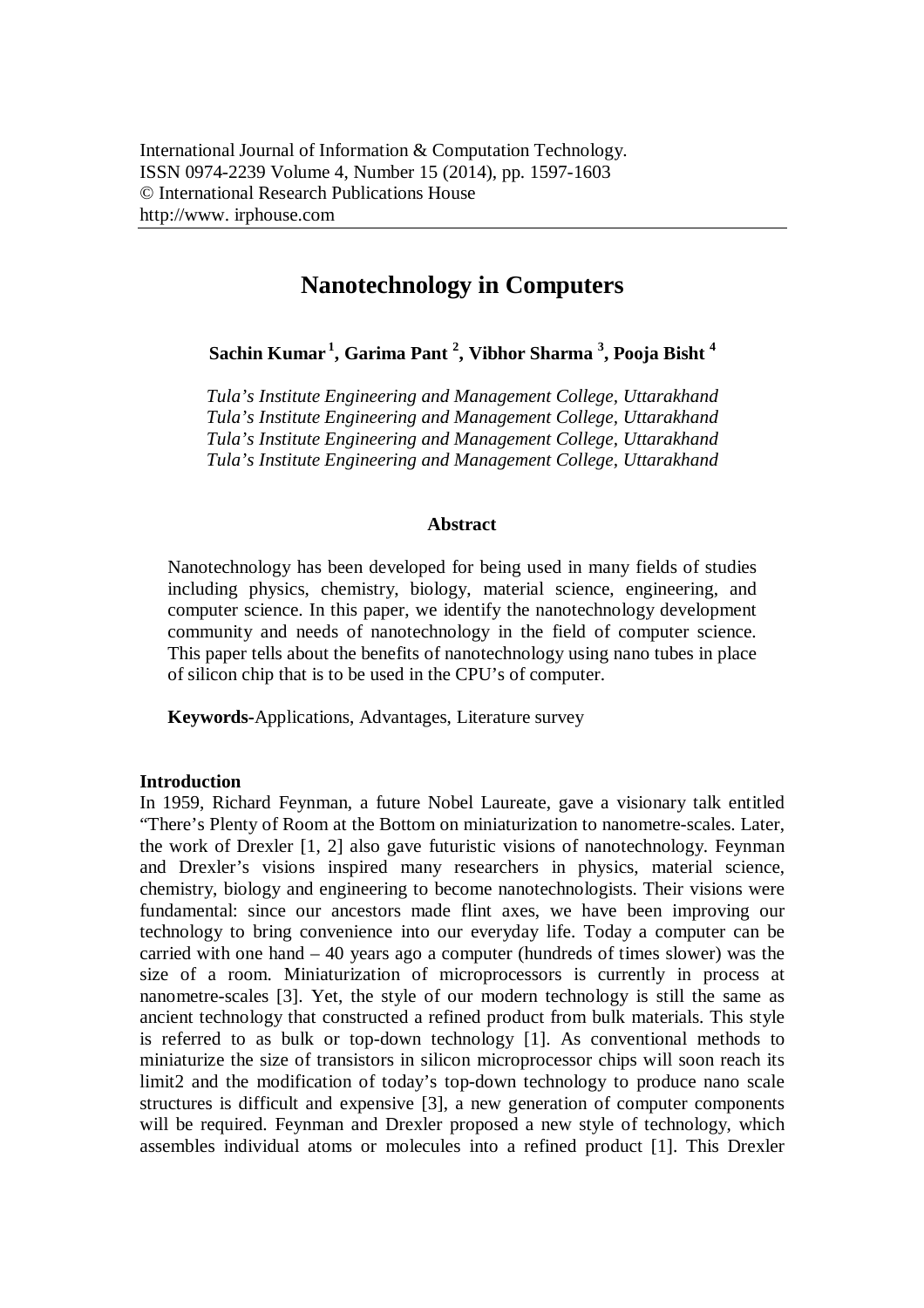terms molecular technology or bottom-up technology [1]. This bottom-up technology could be the answer for the computer industry. Though top-down technology currently remains the choice for constructing mass-produced devices, nanotechnologists are having increasing success in developing bottom-up technology [3]. There are some concerns regarding emergent bottom-up technology. First, the laws of physics do not always apply at nanometre-scales [4]. The properties of matter at nanometre-scales are governed by a complex combination of classical physics and quantum mechanics [4]. Nevertheless, bottom-up fabrication methods have been successfully used to make nanotubes and quantum dots [3]. These methods are not yet suitable for building complex electronic devices such as computer processors, not to mention nanoassemblers that can make copies of them and work together at a task. Furthermore, and significantly, once knowledge of nanotechnology is advanced and real-world nano assemblers are realized, they must be properly controllable to prevent any threats to our world. In this paper we discuss about the development in the field of computer science using nanotechnology. We have focused on how a nano tube can be used in place of silicon chip using nano technology as these are more powerful and energy efficient. We then focus on the needs and benefits of computer science for nanotechnology, as well as existing and future computer science research for nanotechnology.

## **Applications**

As of August 21, 2008, the Project on Emerging Nanotechnologies estimates than over 800 manufacturer-identified nanotech products are publicly available, with new ones hitting the market at a pace of 3–4 per week. The project lists all of the products in a publicly accessible online database. Most applications are limited to the use of "first generation" passive nano materials which includes titanium dioxide in sunscreen, cosmetics, surface coatings, and some food products; Carbon allotropes used to produce gecko tape; silver in food packaging, clothing, disinfectants and household appliances; zinc oxide in sunscreens and cosmetics, surface coatings, paints and outdoor furniture varnishes; and cerium oxide as a fuel catalyst.

Further applications allow tennis balls to last longer, golf balls to fly straighter, and even bowling balls to become more durable and have a harder surface. Trousers and socks have been infused with nanotechnology so that they will last longer and keep people cool in the summer. Bandages are being infused with silver nanoparticles to heal cuts faster. Cars are being manufactured with nonmaterial's so they may need fewer metals and less fuel to operate in the future. Video game consoles and personal computers may become cheaper, faster, and contain more memory thanks to nanotechnology. Nanotechnology may have the ability to make existing medical applications cheaper and easier to use in places like the general practitioner's office and at home. [5]

The National Science Foundation (a major distributor for nanotechnology research in the United States) funded researcher David Berube to study the field of nanotechnology. His findings are published in the monograph Nano-Hype: The Truth behind the Nanotechnology Buzz. This study concludes that much of what is sold as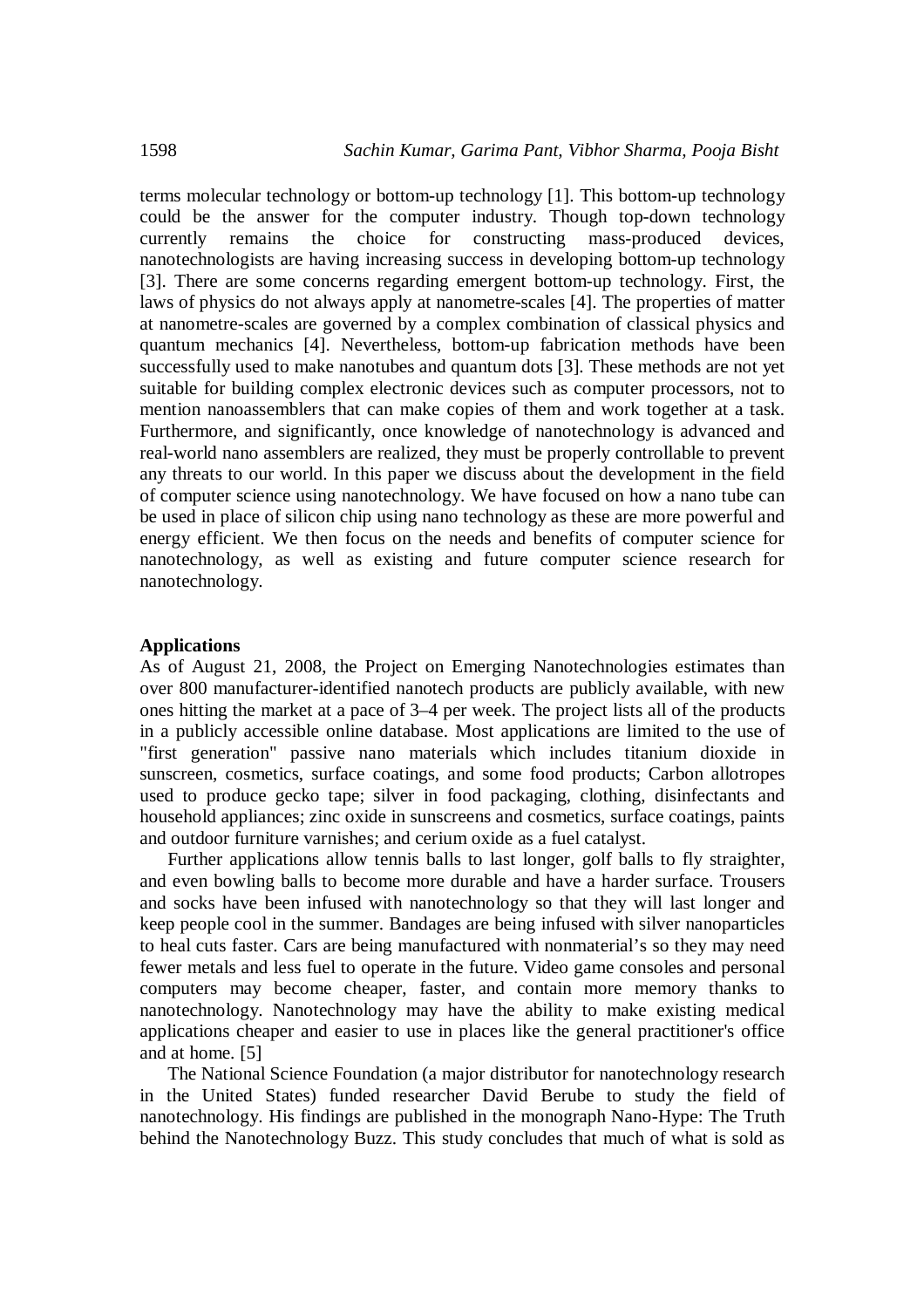"nanotechnology" is in fact a recasting of straightforward materials science, which is leading to a "nanotech industry built solely on selling nanotubes, nanowires, and the like" which will "end up with a few suppliers selling low margin products in huge volumes. " Further applications which require actual manipulation or arrangement of nanoscale components await further research. Though technologies branded with the term 'nano' are sometimes little related to and fall far short of the most ambitious and transformative technological goals of the sort in molecular manufacturing proposals, the term still connotes such ideas. To date, nanotechnology has been developed mostly from the basis in physics, chemistry, material science and biology. As nanotechnology is a truly multi-disciplinary field, the cooperation between researchers in all related areas is crucial to the success of nanotechnology. Until now, computer science has taken a role mostly in research tools, for example: a virtualreality system coupled to scanning probe devices in nanomanipulator project. However, according to M. C. Roco, the third and fourth generation of nanotechnology would rely heavily on research in computer science. [5] In academic centers and government labs, nanotech is fostering new conversations. At Stanford, Duke and many other schools, the new nanotech buildings are physically located at the symbolic hub of the schools of engineering, computer science and medicine.



**Nanotech is the nexus of the sciences [8]**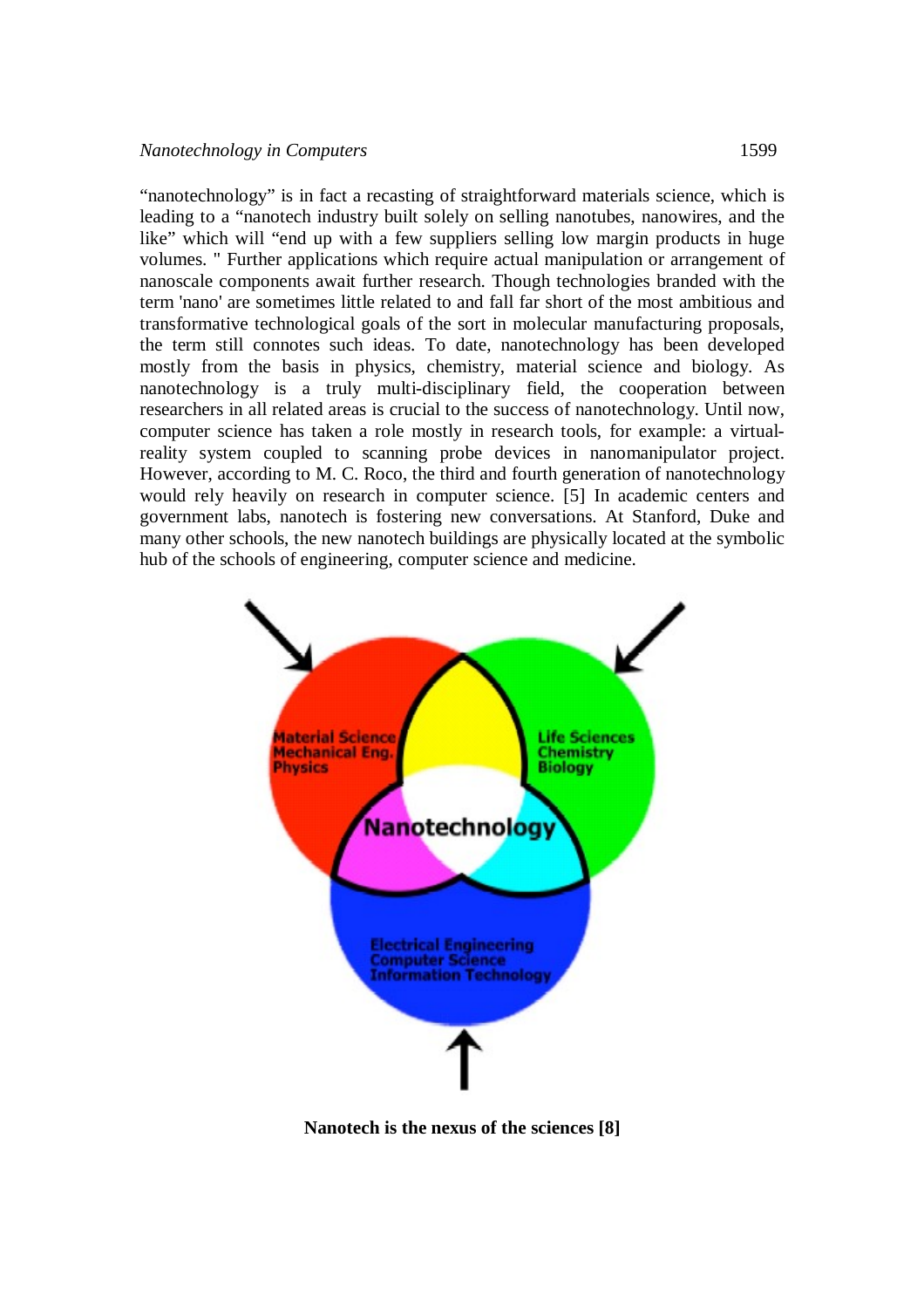## **Advantages**

Nanotechnology is helping to considerably improve, even revolutionize, many technology and industry sectors: information technology, energy, environmental science, medicine, homeland security, food safety, and transportation, among many others. Nanoscale transistors that are faster, more powerful, and increasingly energyefficient; soon your computer's entire memory may be stored on a single tiny chip.

Magnetic random access memory (MRAM) enabled by nanometer‐scale magnetic tunnel junctions that can quickly and effectively save even encrypted data during a system shutdown or crash, enable resume‐play features, and gather vehicle accident data.

Displays for many new TVs, laptop computers, cell phones, digital cameras, and other devices incorporate nano structured polymer films known as organic lightemitting diodes, or OLEDs. OLED screens offer brighter images in a flat format, as well as wider viewing angles, lighter weight, better picture density, lower power consumption, and longer lifetimes.

Other computing and electronic products include Flash memory chips for iPod nanos; ultraresponsive hearing aids; antimicrobial/antibacterial coatings on mouse/keyboard/cell phone casings; conductive inks for printed electronics for RFID/smart cards/smart packaging; more life-like video games; and flexible displays for e-book readers.

Nanotechnology is improving the efficiency of fuel production from normal and low-grade raw petroleum materials through better catalysis, as well as fuel consumption efficiency in vehicles and power plants.

Researchers are developing wires containing carbon nano tubes to have much lower resistance than the high-tension wires currently used in the electric grid and thus reduce transmission power loss.

- $\Box$  Nanotechnology manufacturing has a promise of producing new materials a hundred times stronger than steel, and more efficient and cheaper to produce as compared to the existing production techniques.
- $\Box$  Molecular manufacturing would greatly reduce water requirements, and also cheaply run greenhouses would be a means of saving water, land, and food.
- $\Box$  The efficient and inexpensive generation of electricity, using solar and thermal power, will make electric power available to basically everyone in the world.
- $\Box$  Faster, cheaper, and more powerful computers will be available that could help improve information and communication systems even in the remotest areas.
- $\Box$  Manufacturing of new technologies will be self-contained and clean, and will have less of an environmental impact. 5.
- $\Box$  Cheap and advanced equipment for medical research and health care will make improved medicine widely available. It will be feasible to restore human organ engineered tissue while simple products will greatly reduce infectious diseases prevailing in many parts of the world.
- $\Box$  Nanotechnology will enhance capabilities in space ventures and operations. [10]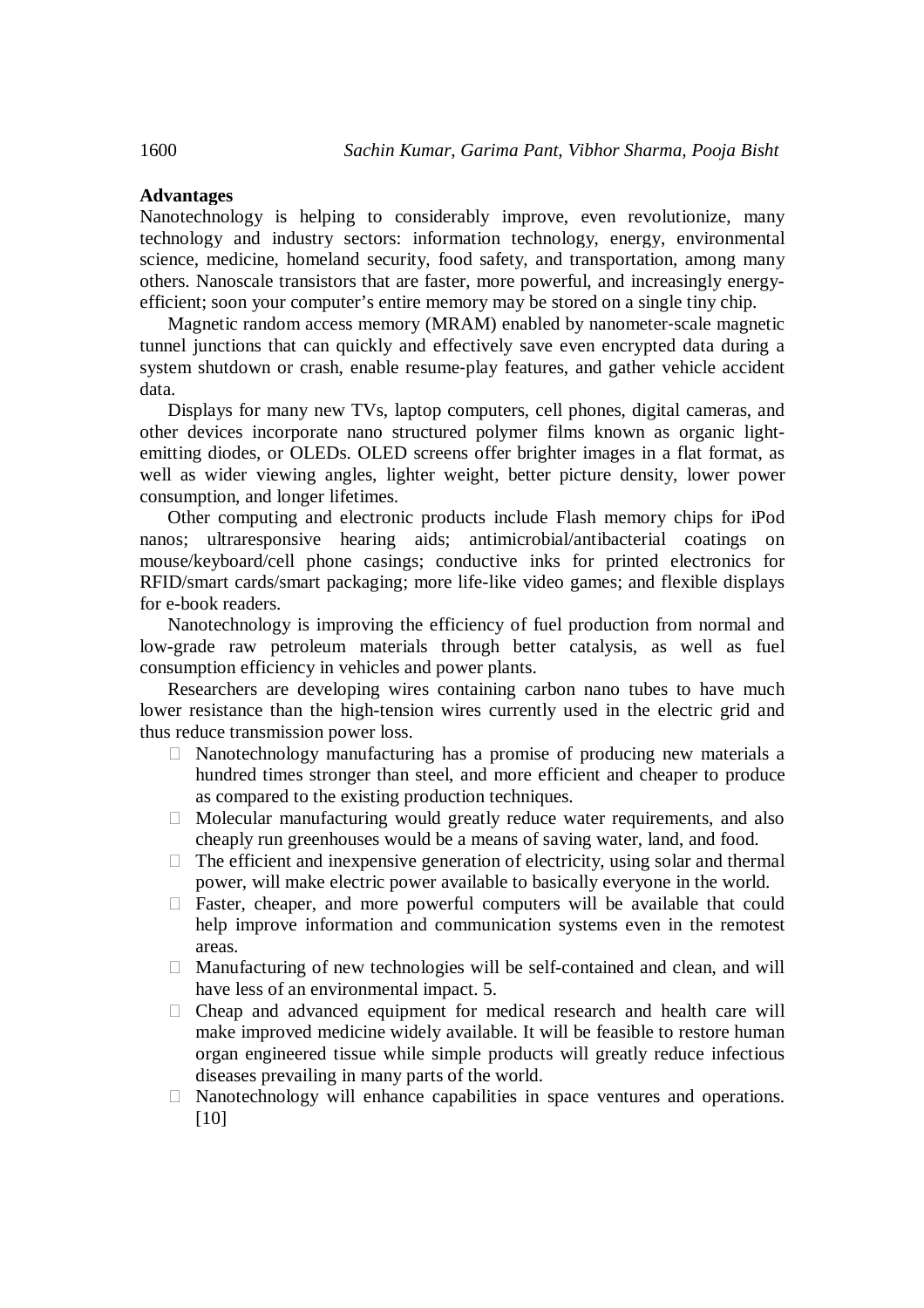

2. Worldwide spending on nanotechnology tallied more than \$4 billion last year. (courtesy of the National Science Foundation and Strategies Unlimited)

#### **Literature survey**

One of the most fundamental components in the manufacture of electronic devices, such as a CPU or memory, is a switch. Computers are constructed from thousands to millions of switches connected together. In modern computers, components called transistors act as electronic switches. Transistors act as electronic switches, i. e. they allow information to pass or not to pass under certain conditions. The development of integrated circuits (ICs) allowed the construction of a number of transistors on a single piece of silicon (the material out of which IC's are made). IC's are also called silicon chips or simply chips. According to Johannes Swenson silicon chips are being used in computers. [6]

A silicon chip is an almost pure piece of silicon, usually less than one centimeter square and about half a millimeter thick. It contains hundreds of thousands of micro miniature electronic circuit components, mainly transistors, packed and interconnected in layers beneath the surface. These components can perform control, logic, and/or memory functions.

The reason why silicon is used in computer chips is because it is easier, and consequently less costly, to make complex circuits out of silicon than from any other matter. With silicon, it is easy to make a high-quality insulator by adding some oxygen to create silicon oxide. Computer chips require precise regulation of voltage to manipulate data. According to the Cornell Center for Materials Research, silicon is ideal for this because it can be made into either an effective insulator or a semiconductor, both essential for controlling electrical current. It is also one of the cheapest materials with this ability. [6]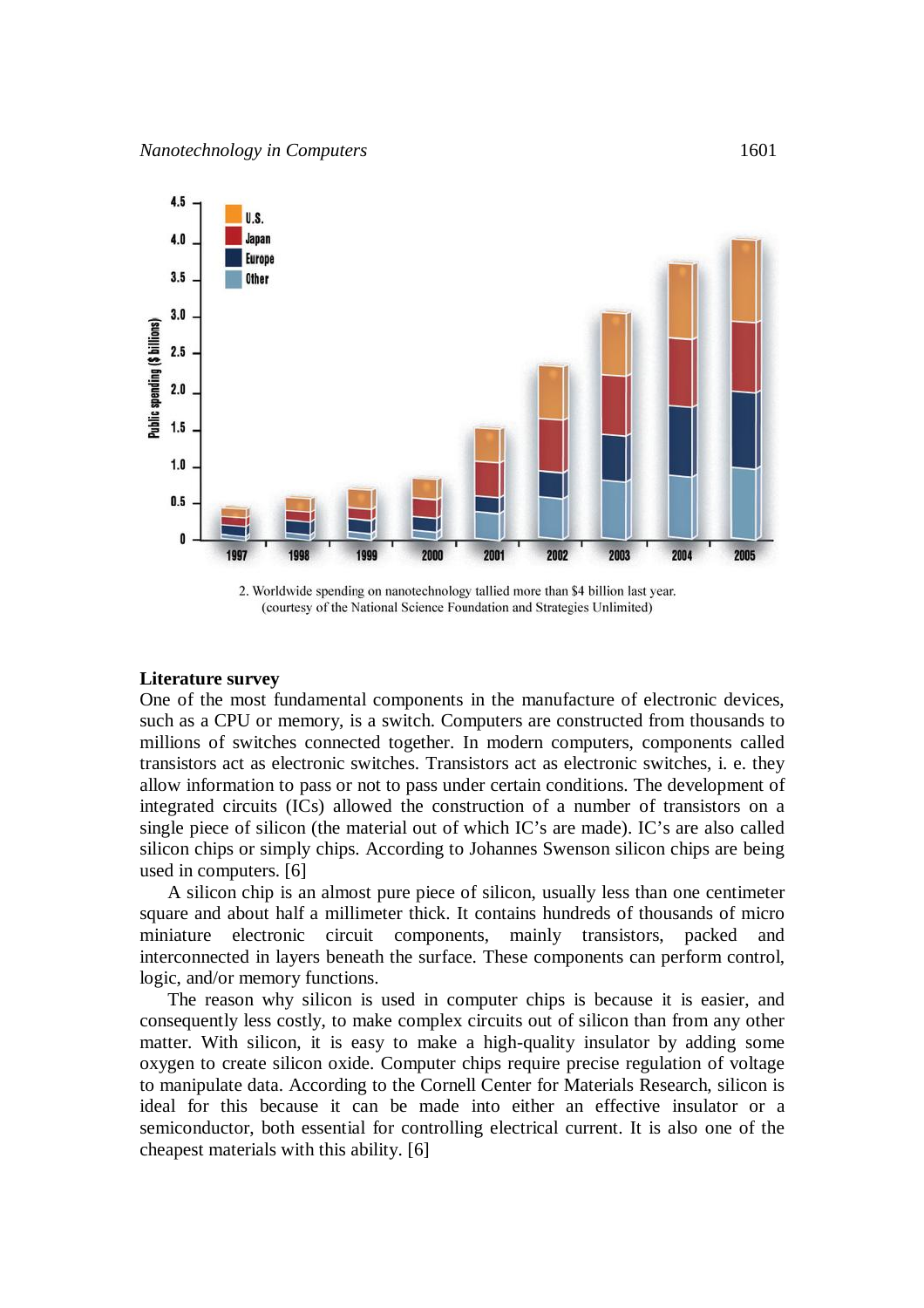But we think that instead of silicon chips we can use carbon nano tubes.

Silicon is subject to certain limitations, and industry is looking for a replacement. we don't think that it will be cheaper to build transistors from another material than silicon, but carbon nano tubes can be used to produce smaller and faster components. This will also result in computers that consume less energy.

The most common semiconductor material in transistors is silicon, since it is cheap and easy to process. But silicon has its limitations. As the size of the transistors is reduced in order to increase their speed, problems arise that lead to, among other things, increased energy consumption and large variation in the transistor properties.

By exchanging the silicon in the channel for a carbon nanotube, the transistors can be made both smaller and faster than today's transistors. A carbon nanotube is a molecule in form of a hollow cylinder with a diameter of around a nanometer (roughly 1/50, 000 of the width of a human hair) which consists of pure carbon. Some carbon nanotubes are semiconducting, and this means that they can be used in transistors, although there are several problems that must be solved before they can be connected together to form large circuits. [7]

Components made with carbon nanotubes could endure greater heat then conventional metal components, allowing computers to run hotter and reducing the pressure on the cooling systems. graphite can be rolled into a cylinder with a diameter of about 1 nm. These strong but light 'carbon nanotubes' are being developed for a raft of uses, such as sensors, fuel cells, computers and televisions.

The applications of nanotubes are set to expand even further now that scientists have found that other materials besides carbon can form nanotubes.

#### **Carbon nanotubes will be proving useful as it:**

- $\Box$  Improves conductive, mechanical, and flame barrier properties of plastics and composites
- $\Box$  Optimizes processing fabrication, and reduces shipping costs
- $\Box$  Enables eco-friendly anti-fouling paints, and other new applications
- $\Box$  Enables clean, bulk micromachining and assembly of electronic components
- $\Box$  Improves the true total cost of formulation, processing, and manufacturing

#### **Conclusion**

As the development of nanotechnology progresses in several fields including physics, chemistry, biology and material science, computer scientists, medical, military must be aware of their roles and brace themselves for the greater advancement of nanotechnology in the future. This paper has outlined the development of nano technology in the field of computer science by using nano tubes in place of silicon chip. It is hoped that this gentle review will benefit computer scientists who are keen to contribute their works to the field of nanotechnology. We also suggested the possible opportunities that computer science can offer, which can benefit other nanotechnologists from other fields by helping them be aware of the opportunities from computer science. This paper is intended to promote collaboration between computer scientists and other nanotechnologies.